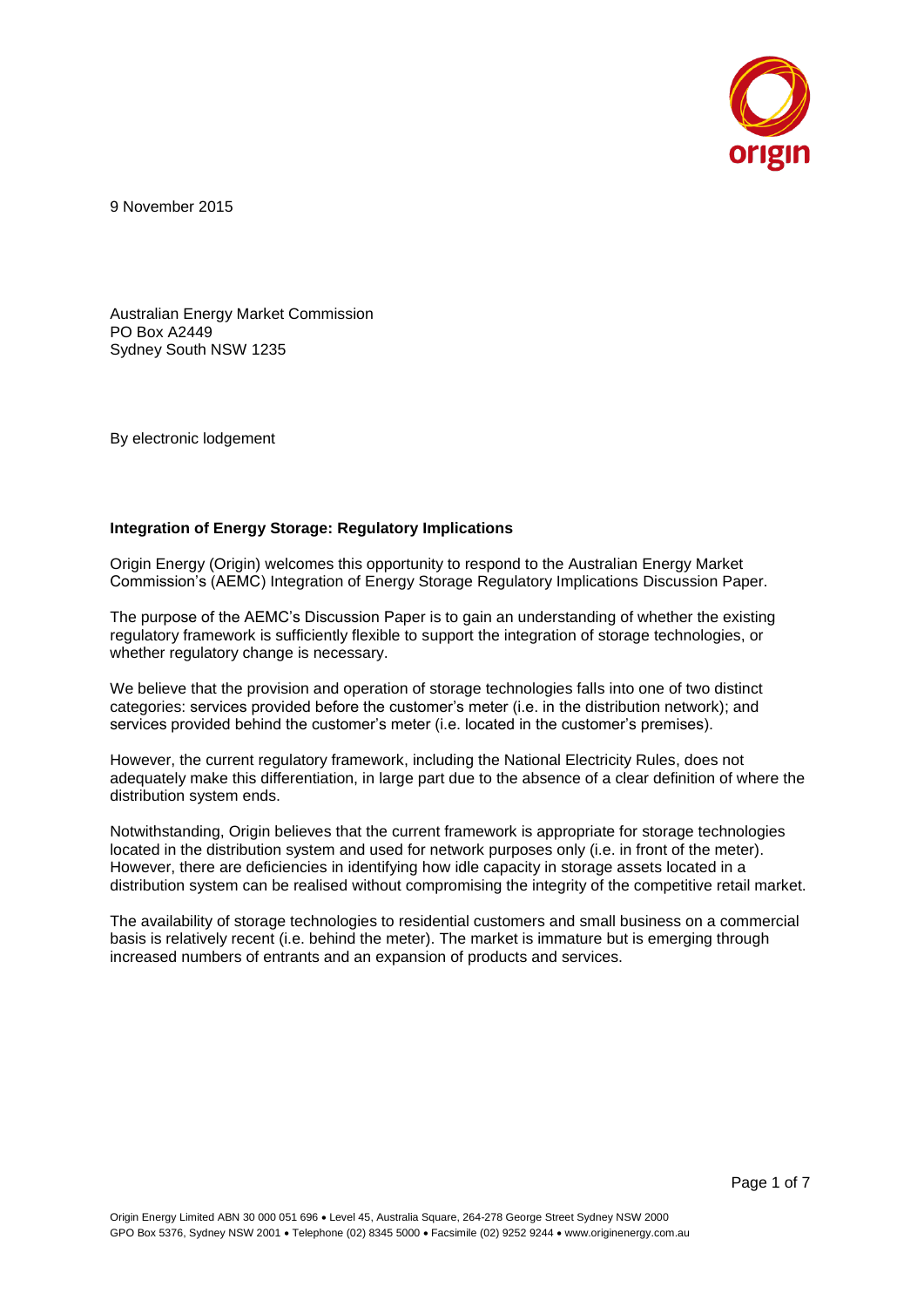Allowing monopoly network businesses, or their related parties, to operate beyond the distribution network will raise doubts with smaller operators whether they are able to compete on a fair and equal basis. This will erode confidence in new entry and ultimately decrease market efficiency and crowd out private investment.

For these reasons, we believe it is essential that policy makers appropriately make the distinction between the different service models and ensure that the necessary structures are in place to promote competition in storage technologies. This in turn will promote choice and innovation which will complement other key reforms such as competition in metering and network tariffs.

Origin's response to specific matters raised in the AEMC's Discussion paper is attached.

If you have any questions regarding this submission please contact Sean Greenup in the first instance on (07) 3867 0620.

Yours sincerely

R.K.N. Rd.J.

Keith Robertson Manager, Wholesale and Retail Regulatory Policy (02) 9503 567[4 Keith.Robertson@Originenergy.com.au](mailto:Keith.Robertson@Originenergy.com.au)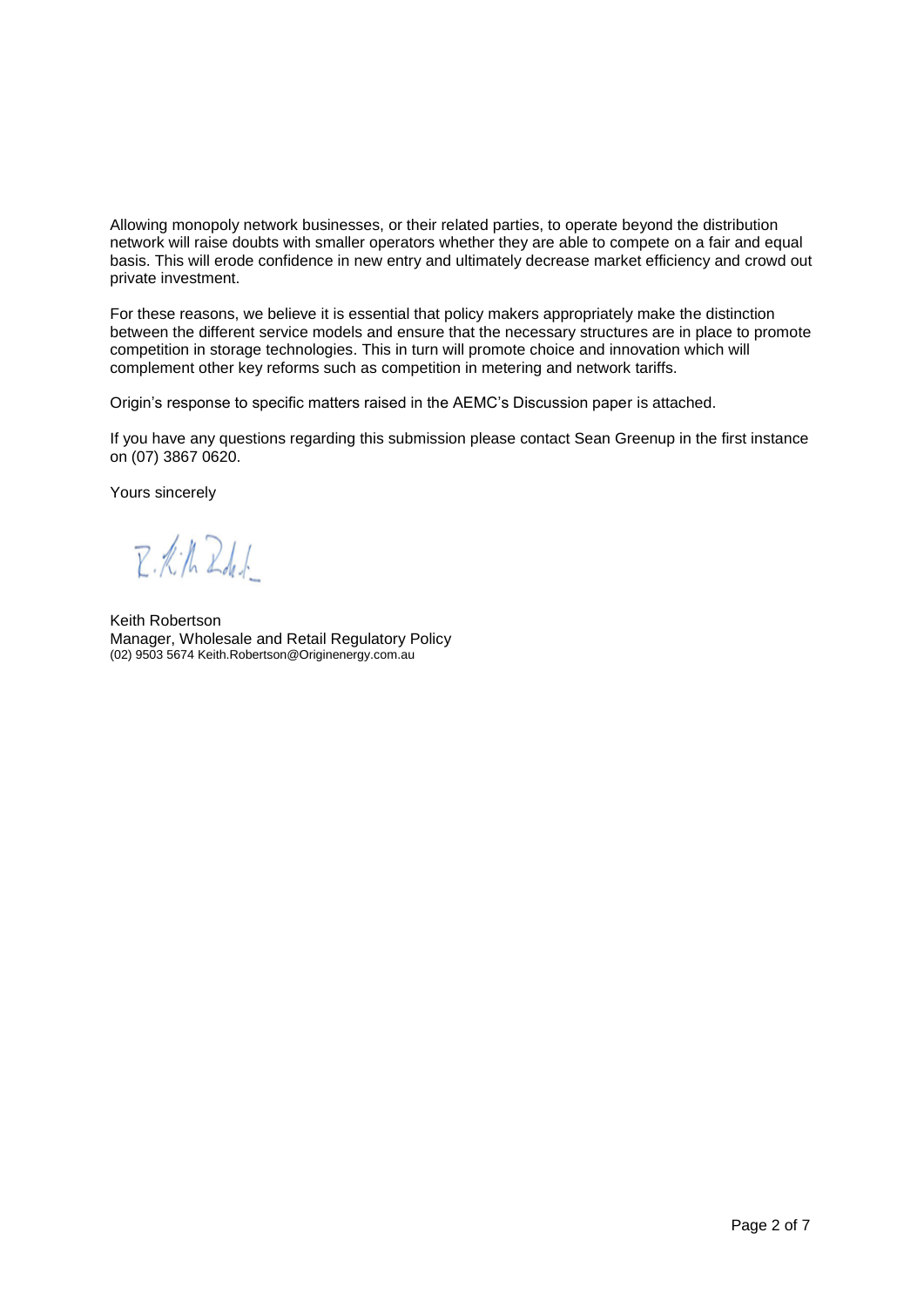

# **End users and aggregators using storage**

### **Consultation Question**

- Connection processes are new and still being implemented. Do you anticipate any issues with the connection process associated with storage?
- Do connection processes represent a barrier to storage? If so, what specifically is the issue?
- Should DNSPs be required to have a connection offering that separately addresses the connection of micro storage capability?

Origin understands that each jurisdiction, and in some instances each network, has separate technical requirements regarding the service and installation rules to connect to the distribution network.

In our experience, connection standards and processes are not only inconsistent across networks but they are also inconsistently applied. This includes timeframes for assessment of applications and meter change requests. As a result this creates difficulties in resolving differences on technical solutions and service requests.

We recognise that storage technologies are an evolving service. However, networks and technical regulators need to ensure standards and connection processes are developed that are consistent across networks and jurisdictions and remove ambiguity and inefficiencies.

### **Consultation Question**

 Would a separate industry standard for the connection of small or micro storage assets to a distribution network be appropriate? If so, what should be included?

Origin supports harmonised standards across the National Electricity Market (NEM). We believe this can provide transparency and certainty regarding requirements and obligations on parties seeking connection to network.

Furthermore, transparent standards will remove the ability of networks to use connection requirements as a barrier to any competitor to a related party of the network. While not having a direct role in making standards, Origin would strongly welcome the AEMC's advocacy on this matter.

#### **Consultation Question**

- Do storage systems have characteristics, either individually or in aggregate, that mean regulation through the retail exemptions framework set out above is inappropriate for the relevant value stream? For example, there is no limit on the number or size of generating units a small generation aggregator can aggregate and so sell into the wholesale market. Does this present a concern?
- Aggregating parties would be required to register with AEMO if they intend to participate in the NEM. Will this provide any kind of barrier?

Origin supports the position that storage technologies should be exempt from retail authorisation conditions for the reason that the service will largely be used by the customer for self-consumption. We believe a key driver of storage technology will be to allow the customer to best manage their consumption decisions as part of broader reforms in metering and network tariffs.

In relation to aggregating parties, this clearly represents a departure from the customer using the technology for their own use and more accurately reflects a retail activity. As a result, we believe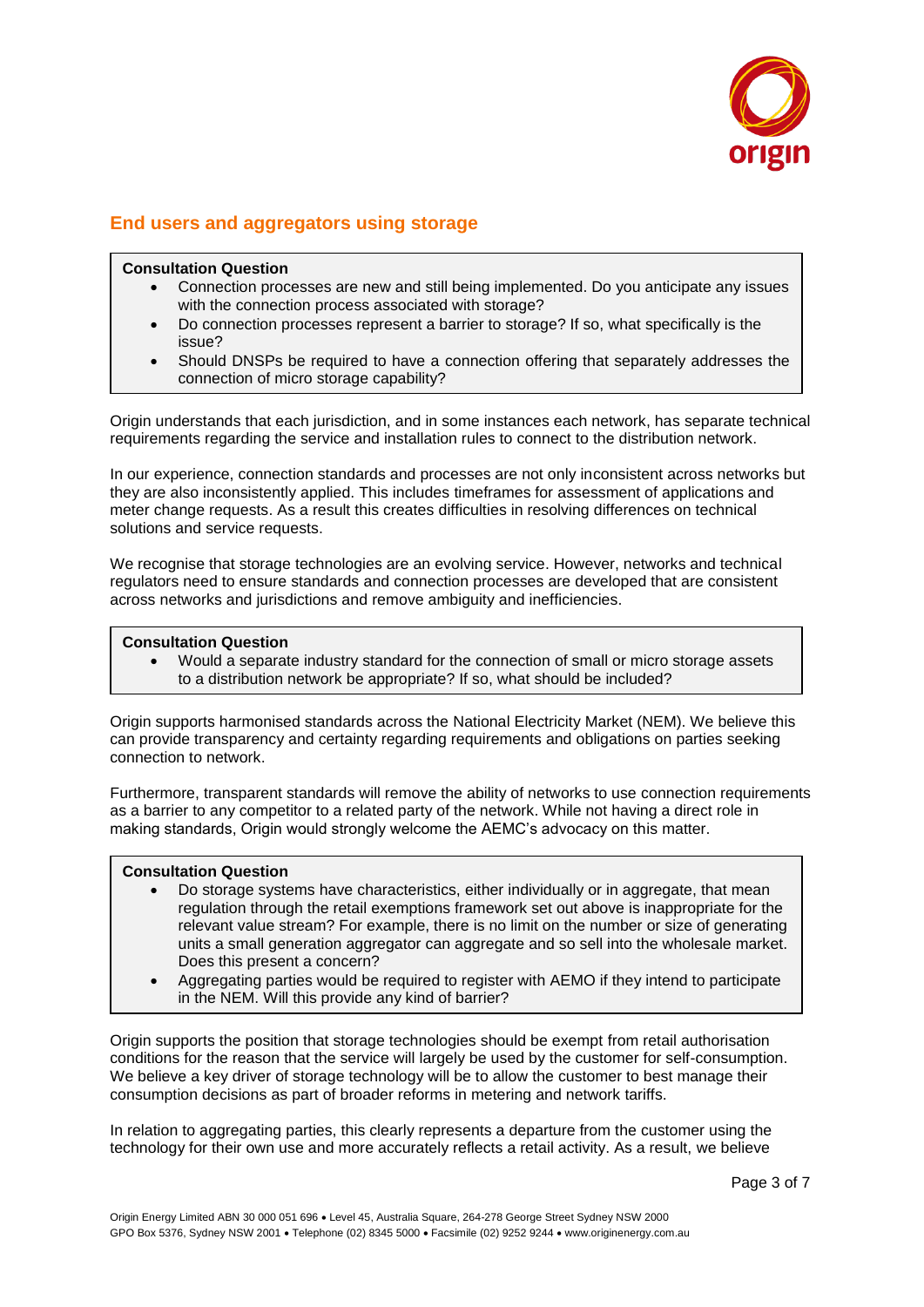aggregators should be registered. This should not be a barrier as it is a requirement of all retailers/market customers. To not require registration would result in an uneven playing field for incumbent registrants.

## **Network businesses integrating storage**

#### **Consultation Question**

- Do stakeholders agree that there may be tensions and ambiguities within the distribution service classification framework that would benefit from clarification?
- Do these issues relate in particular to the potential for development of competition in the provision of energy services from storage?
- How should network business-controlled storage on the network be regulated as standard or alternative control, or other?

We believe the provision and operation of storage technologies fall into one of two distinct categories: services provided before the customer's meter (i.e. in the distribution network); and services provided behind the customer's meter (i.e. located in the customer's premises).

As a result, the regulatory classification of these services needs to adequately make this distinction. Otherwise, incorrect classification will have a material impact on the potential for development of competition in storage technologies at the residential and small business customer level.

The AER has recently defined a standard control service as 'services that are central to electricity supply and therefore relied on by most (if not all) customers such as building and maintaining the shared distribution network.<sup>1</sup> Furthermore, the AER has also adopted the view that when a distribution network (or any other third party) installs an electrical asset within a customer's premises it considers that this will result in the customers' wiring becoming an embedded network, which the AER suggests is also a special type of distribution system.

The National Electricity Rules (NER) defines a distribution network as the apparatus, equipment, plant and buildings used to convey, and control the conveyance of, electricity to customers (whether wholesale or retail) together with the connection assets associated with the distribution network, which is connected to another transmission or distribution system.

Connection assets are those components of a distribution system that provide entry (or exit) to the system at a single connection point.

Therefore, Origin interprets the NER to mean that any services provided beyond the customer's connection point do not meet the definition of a distribution service. That is, the distribution network ceases at the customer's connection point. Furthermore, we do not accept that each and every residential premises should be considered as an embedded network as suggested by the AER. Embedded networks have distinct characteristics, namely they have multiple occupants that do not have a direct connection to the distribution system, and for this reason are subject to various operating conditions, such as the AER's Exempt Selling Framework.

To provide certainty to storage technology providers, it is essential that ambiguities regarding key definitional measures are resolved as a matter of priority. These definitional issues will have a direct and material impact on how, or if, the market for storage technologies will evolve.

In terms of the regulatory treatment to apply to the two distinct services, we believe that where a storage asset located within the distribution system provides regulated network services (i.e. as an alternative to traditional investment) this should be treated as a Standard Control Service and

l

 $^1$  AER, Framework and Approach for Energex and Ergon Energy 2015–2020, p. 10.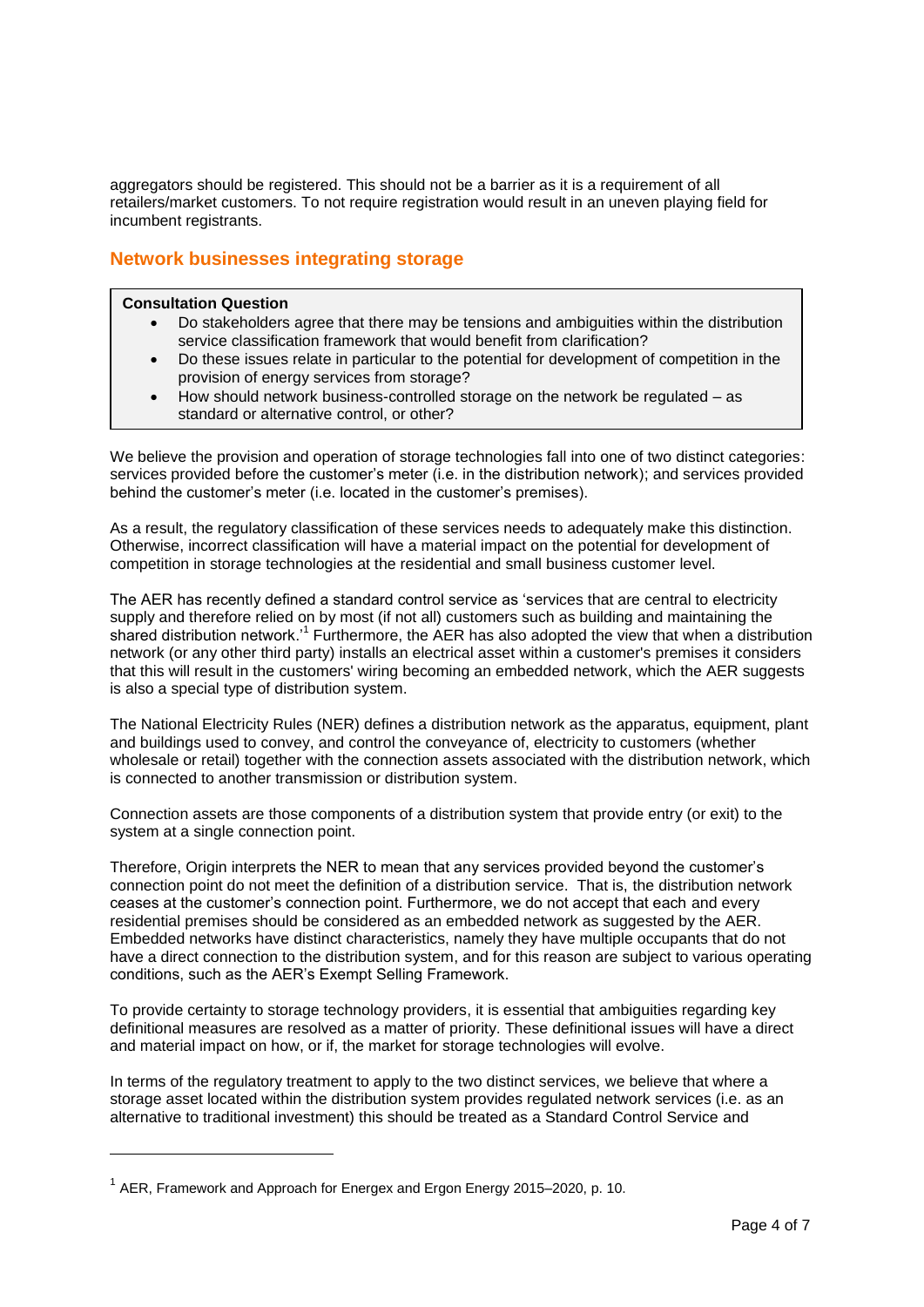recovered through regulatory revenue allowances (either through the regulatory assets base or operating expenses).

However, we also recognise that such assets may also have value beyond their regulatory asset purpose, such as un-utilised capacity.

For this reason, we support the principle that the network businesses should be able to extract value form this capacity, as market participants and customers may ultimately benefit. However, extracting this value must come with strong conditions that are codified and applied in a transparent and consistent manner.

Foremost, when making capacity available the networks must be prevented from selling this capacity directly to customers; otherwise this would be akin to providing a retail function which effectively allows the networks to access commercial benefits realised by virtue of their role as a monopoly provider to the detriment of market development. To preserve the integrity of the competitive retail market, restrictions must remain on networks and their related parties providing electricity retail services.

The alternative to realising this value is for the networks to make this capacity available to registered retailers through a market based process. This would allow the networks to obtain an efficient price for the value of the service which in turn could be shared with network customers in a manner consistent with the relevant benefit sharing mechanisms provided by the regulatory framework and administered by the AER.

However, the regulatory treatment of storage technologies behind the customer's meter should be applied in a very different manner. As discussed previously, these assets and services occur beyond the distribution network and therefore cannot be considered as direct control service.

Furthermore, when ring-fencing provisions were originally established a key objective was the separation of the monopoly distribution function from contestable services. This was to ensure potentially contestable elements of the supply chain were able to compete on a fair and equal basis, thereby creating confidence in the integrity of the market.

This is particularly relevant for storage technologies. The provision of storage services to residential customers is a young and immature market. Allowing the market to mature and grow will result in increased competition which will create greater pressure on service providers to compete on levels of service, innovation and price. Ultimately, it will be the customer that benefits from a mature competitive market.

We believe a key driver for networks to be active in the behind the meter storage market is the preservation of their regulatory revenue streams, which is overwhelming. We do not believe this incentive is always in the best interests of customers. The motivation for storage technology providers on the other hand is to expand their market by providing more innovative and efficient products to allow customers to better manage their electricity consumption. As a consequence this could translate into lower delivery from the network which complicates their revenue recovery model.

Irrespective, consumer benefits and the efficient delivery of services should be the overarching objective of any market.

We are deeply concerned that the presence of monopoly networks or their related parties will stifle the development of competition in storage services. For these reasons, we believe restrictions need to be put in place preventing both networks and their related parties from involvement in storage technologies beyond the distribution system until such time that there is clear evidence of an established market.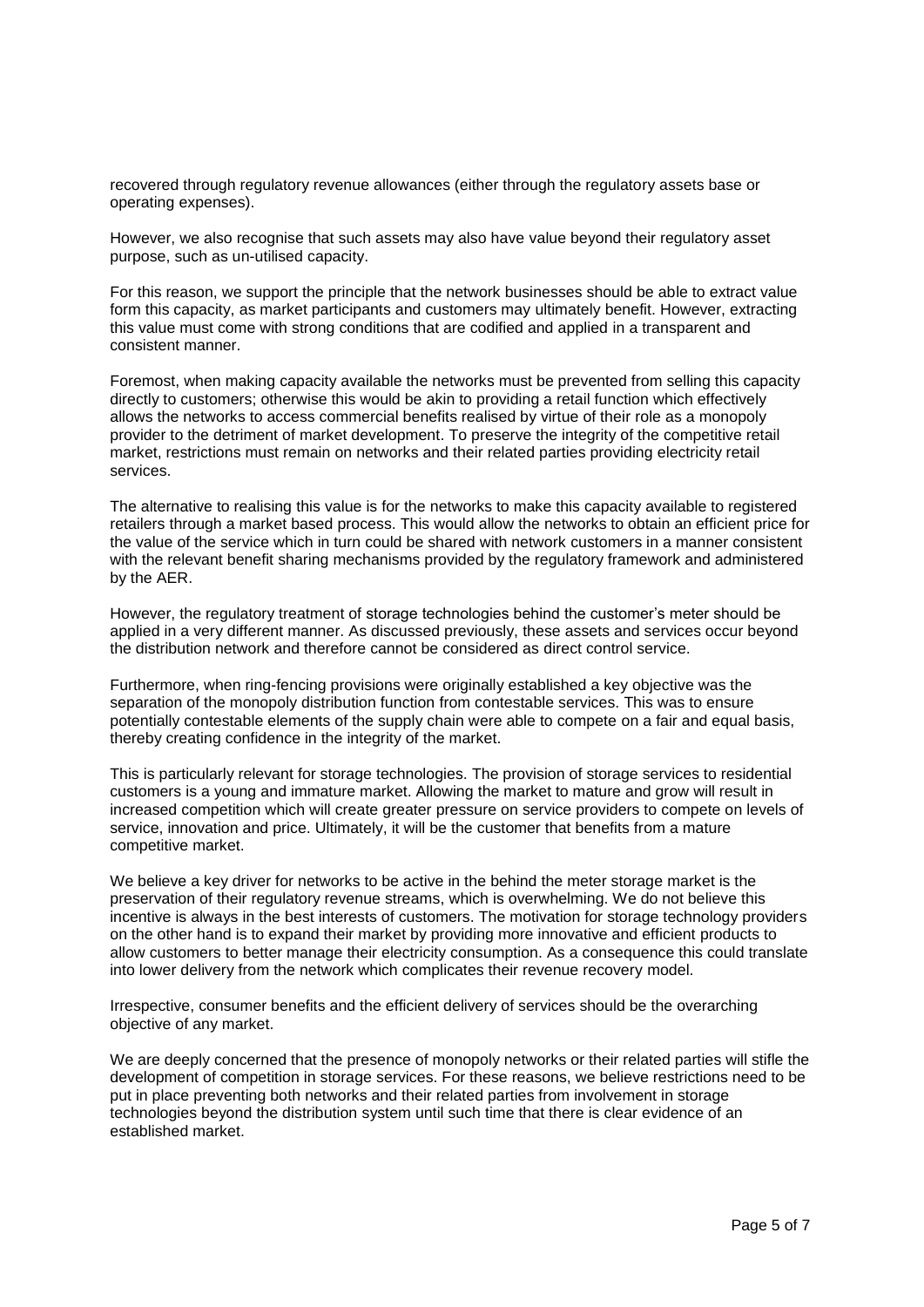#### **Consultation Question**

- Do stakeholders agree that the current rules applicable to networks are capable of integrating storage?
- Is the incentive framework for distribution and transmission businesses creating any barrier to the deployment of storage where it is cost effective to do so?
- Given the relatively unproven nature of battery storage should it be treated differently to other assets?
- Are any of the timelines associated with regulatory processes likely to be problematic? — For instance are the lead times in the planning process sufficiently long to capture the value of an incremental storage solution as a substitute for traditional network investment?

As previously raised, storage technologies exhibit a number of attributes that traditional network asset do not. Furthermore, their versatility allows for their placement both within and external to the distribution network.

We do not believe the current rules provide sufficient certainty to providers of storage technologies regarding how storage will be treated within and external to the distribution network and who and how these assets will be owned and operated.

These issues can be addressed through definitional changes to the NER coupled with a single ringfencing framework that is applied consistently across the NEM. Origin's specific concerns are included in responses to other questions.

#### **Consultation Question**

- What will be required in the ring fencing guidelines to maximise the benefit of network use of storage?
- What will be required in the ring fencing guidelines to minimise a network business's ability to unduly impact a contestable market?

As discussed, when ring-fencing provisions were originally established a key objective was limiting the influence of vertically integrated incumbents on contestable elements of the supply chain.

One of the key attributes of ring-fencing is cross-ownership restrictions, especially between distribution and retail businesses. While we recognise that each jurisdiction has adopted different approaches to the restriction of cross-ownership, there needs to be a nationally consistent approach to ring-fencing, including the explicit recognition of ownership and operating conditions associated with storage technologies.

Origin is of the view that networks should be permitted to install storage technologies within the distribution network as a direct control service to the extent that it provides the most efficient response to a network investment need. However, where additional value form idle capacity is realised, this must be subject to strong conditions that preserve the integrity of the retail market.

We also believe that storage solution beyond the distribution system require stronger ring-fencing arrangements. We do not support distribution networks or their related parties providing storage technologies to customers beyond the distribution system until such time as there is a mature market for these services. In the interim we believe there is a strong case for ring-fencing provisions to include a restriction on ownership and operation of these activities to apply to networks and their related parties.